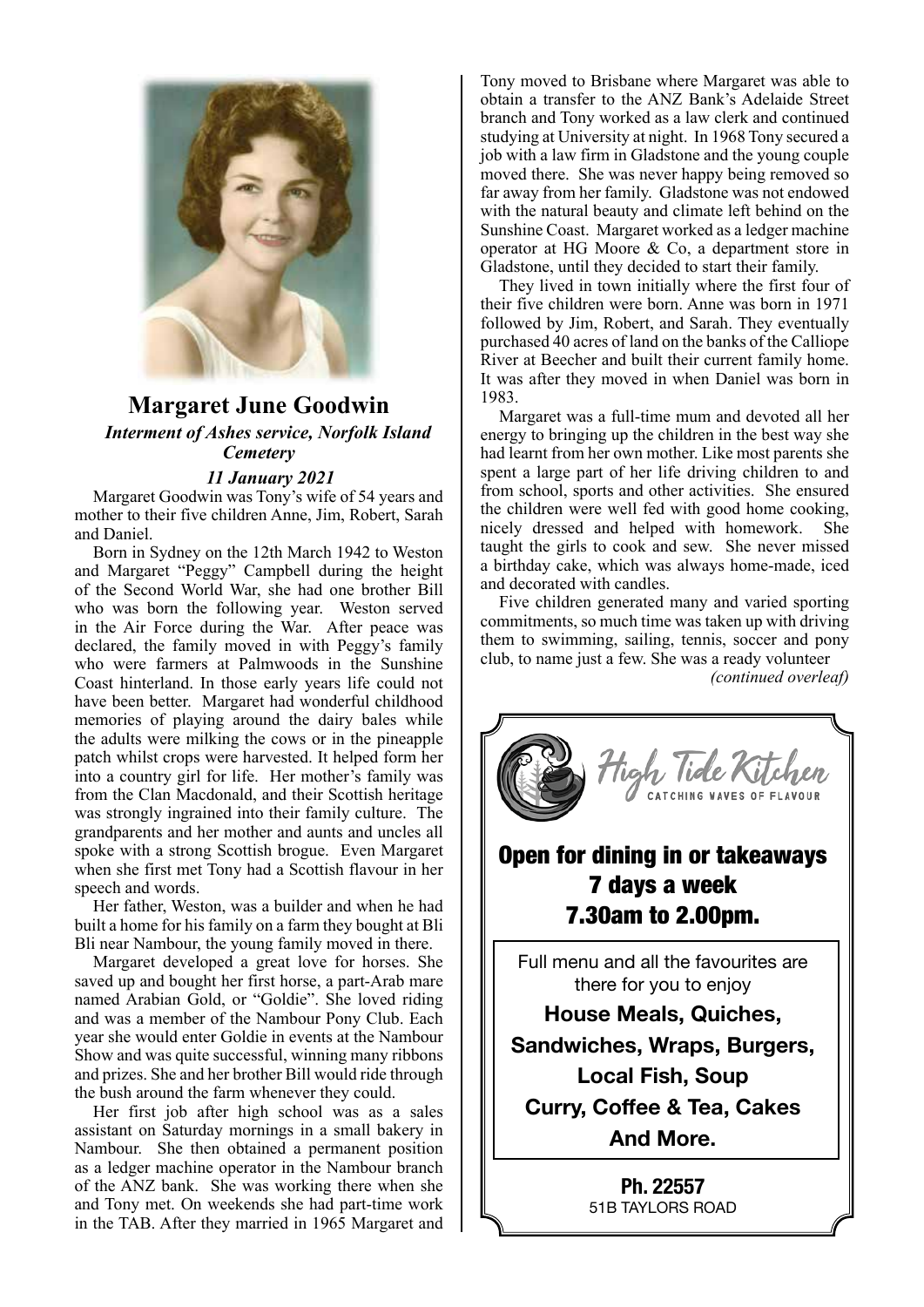#### *Margaret June Goodwin - continued*

on the food and drinks kiosks at soccer and to take her turn washing team jerseys.

Margaret was not as much a lover of music as she was of other things. Even so she did grow quite fond of a select few artists particularly Neil Diamond, Abba, Bing Crosby and Roger Whittaker. She took a particular liking to a cassette tape of Roger Whittaker's, which she would play over, and over, and over again in the family's little green Citroen in which she picked up the kids from school. Although a beautiful song, the kids would cringe at school pick-up time when "The Last Farewell" was playing yet again, with plenty of volume. One day, the embarrassment became too much for one of the kids, who took matters into his own hands and hid the cassette tape. The tape was forgotten about for the next 30 years until it was rediscovered in its original hiding place! By then, there were no more cassette tape players around!

Margaret's love of horses influenced life at Beecher, and it wasn't long before horses were acquired and became part of the family. Under Margaret's tuition, all kids developed some level of riding ability, with a couple of them joining the local Pony Club. Very often, weekend sporting commitments included hauling a horse or two to local pony club events or more distant places in Central Queensland, South-East and South-Western Queensland, and even into New South Wales. All this required not just stamina but a four-wheel drive tow vehicle and a horse float. For Margaret, this was all a labour of love.

Margaret was a gifted artist, starting in her childhood with sketching in pencil and later adopting oils as her preferred medium. She was completely self-taught and produced many works depicting scenes of the Australian bush, featuring the gumtrees, fern forests, cattle and horses, all executed with extraordinary faithfulness, and reflecting her love of all things rural Australia. She was a regular competitor in the annual Martin Hanson Art Competition. She exhibited her works in the local art galleries and in the foyer of the Gladstone Entertainment Centre. Her paintings were always admired with locals and visitors keen to add one to their collections. Irish entertainer, Val Doonican has two of her works hanging on his walls back in the UK. Margaret was proud of this and the story of his purchases featured in the local newspaper. She was the Art Judge at the annual Mt Larcom Show for many years and was even an international art judge at The Royal A&H Show on Norfolk Island.

Once all five children were at school, Margaret re-entered the workforce, joining the staff at Chanel College Catholic High School in Gladstone where the older children were students. She was the assistant librarian there for many years, helping new batches of kids each year to navigate the school library. The students liked her because she was always friendly and willing to help. She was known as 'the nice one'. If you were late returning a book, you would see Mrs Goodwin!

In the mid 1980's, Margaret and Tony took a holiday on Norfolk Island following the discovery of convict family connections on Tony's side to the Island's first settlement, instantly falling in love with the incredible beauty of the place and the warmth and friendliness of its people. Norfolk became the annual holiday destination for the entire family. The kids formed special bonds with the young locals, catching up with the same crew each year. One of the local lads in particular was a nice young fellow named Kevin, one of the islanders Margaret and Tony met on their first holiday there. Their daughter Sarah eventually married Kevin and resides with him and their children on the island.

In later years Margaret became interested in, if not obsessed with, her own family's genealogy. She was inspired by her cousin Peter Bray and was given a head-start from data he had collected. With a strong Clan Macdonald connection it was not long before she had assembled a very impressive profile of that Clan's history. She discovered her Scottish Heritage connected her to royalty and nobility. She discovered family connections to an ancient castle now standing in ruins on a windswept Scottish coastline, once belonging to relations in the Sinclair family. She also discovered the Sinclairs were a very powerful and wealthy family – until some of them were caught in the heist of a ship – they were pirates! They were dispossessed of their lands and possessions and stripped of their Nobility. Margaret liked telling this scandalous discovery.

She discovered she is a direct descended of Robert De Bruce. She discovered she is 32nd cousin to Queen Elizabeth the Second. She is also related to George and Robert Stephenson, the famous Scottish steam locomotive and rail engineers. She discovered she is related to the first white woman to cross the Blue Mountains in the early days of Australian settlement. Margaret was always keen to share her ancestry discoveries in mind-boggling detail and genuine warmth.

*(continued overleaf)*